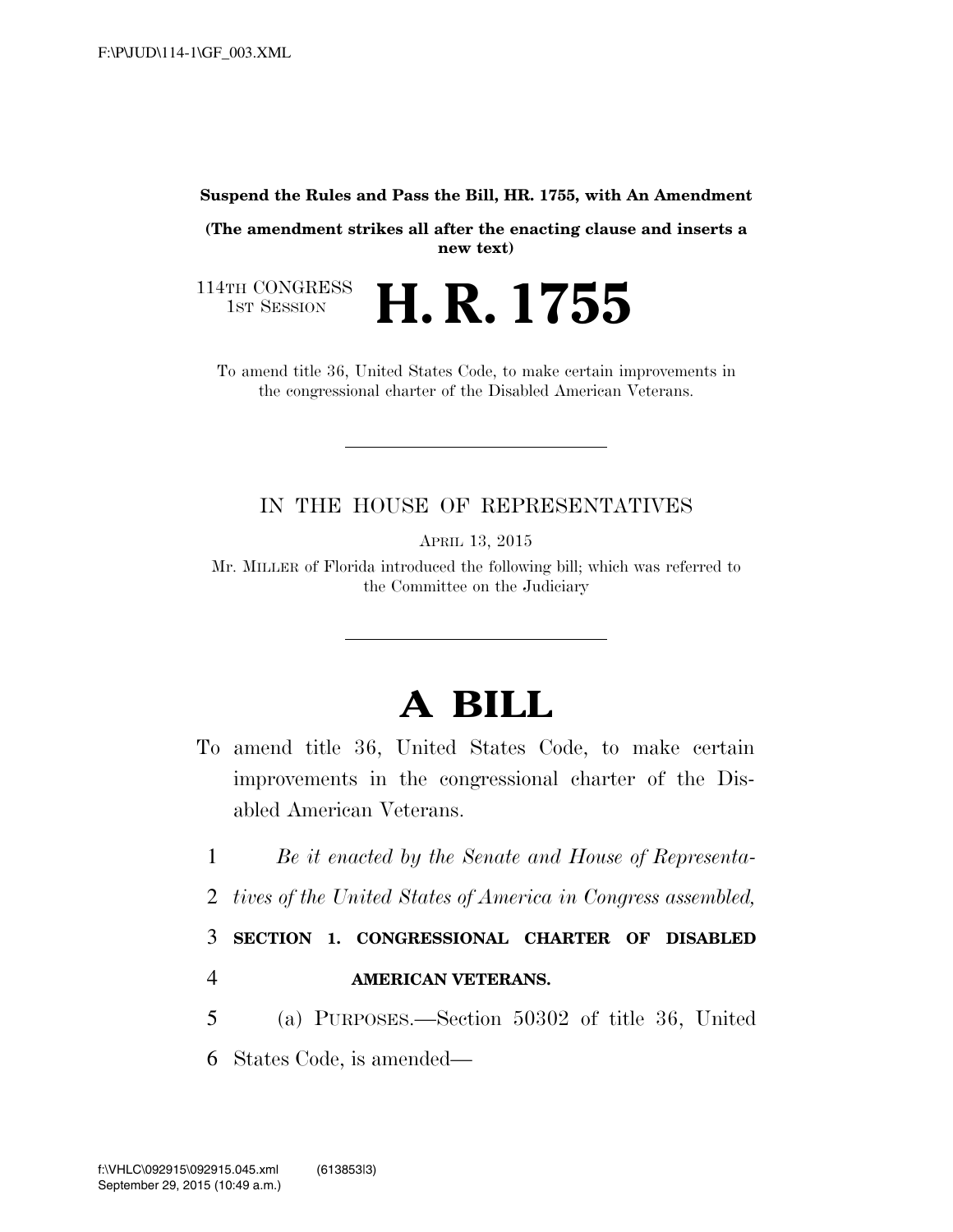| $\mathbf{1}$   | $(1)$ in the matter preceding paragraph $(1)$ , by           |
|----------------|--------------------------------------------------------------|
| $\overline{2}$ | striking "The purposes of the corporation are—"              |
| 3              | and inserting "The corporation is organized exclu-           |
| 4              | sively for charitable and educational purposes. The          |
| 5              | purposes of the corporation shall include—";                 |
| 6              | $(2)$ in paragraph $(6)$ , by striking "and" at the          |
| 7              | end;                                                         |
| 8              | (3) by redesignating paragraph (7) as para-                  |
| 9              | $graph(9)$ ; and                                             |
| 10             | $(4)$ by inserting after paragraph $(6)$ the fol-            |
| 11             | lowing new paragraphs:                                       |
| 12             | $\lq(7)$ to educate the public about the sacrifices          |
| 13             | and needs of disabled veterans;                              |
| 14             | $(8)$ to educate disabled veterans about the                 |
| 15             | benefits and resources available to them; and".              |
| 16             | (b) DISSOLUTION.—Chapter 503 of such title is                |
| 17             | amended by adding at the end the following new section:      |
|                | 18 "§ 50309. Dissolution                                     |
| 19             | "On dissolution or final liquidation of the corpora-         |
| 20             | tion, any assets remaining after the discharge or satisfac-  |
| 21             | tory provision for the discharge of all liabilities shall be |
| 22             | transferred to the Secretary of Veterans Affairs for the     |
| 23             | care of disabled veterans.".                                 |
| 24             | (c) CLERICAL AMENDMENT.—The table of sections                |

at the beginning of chapter 503 of such title is amended